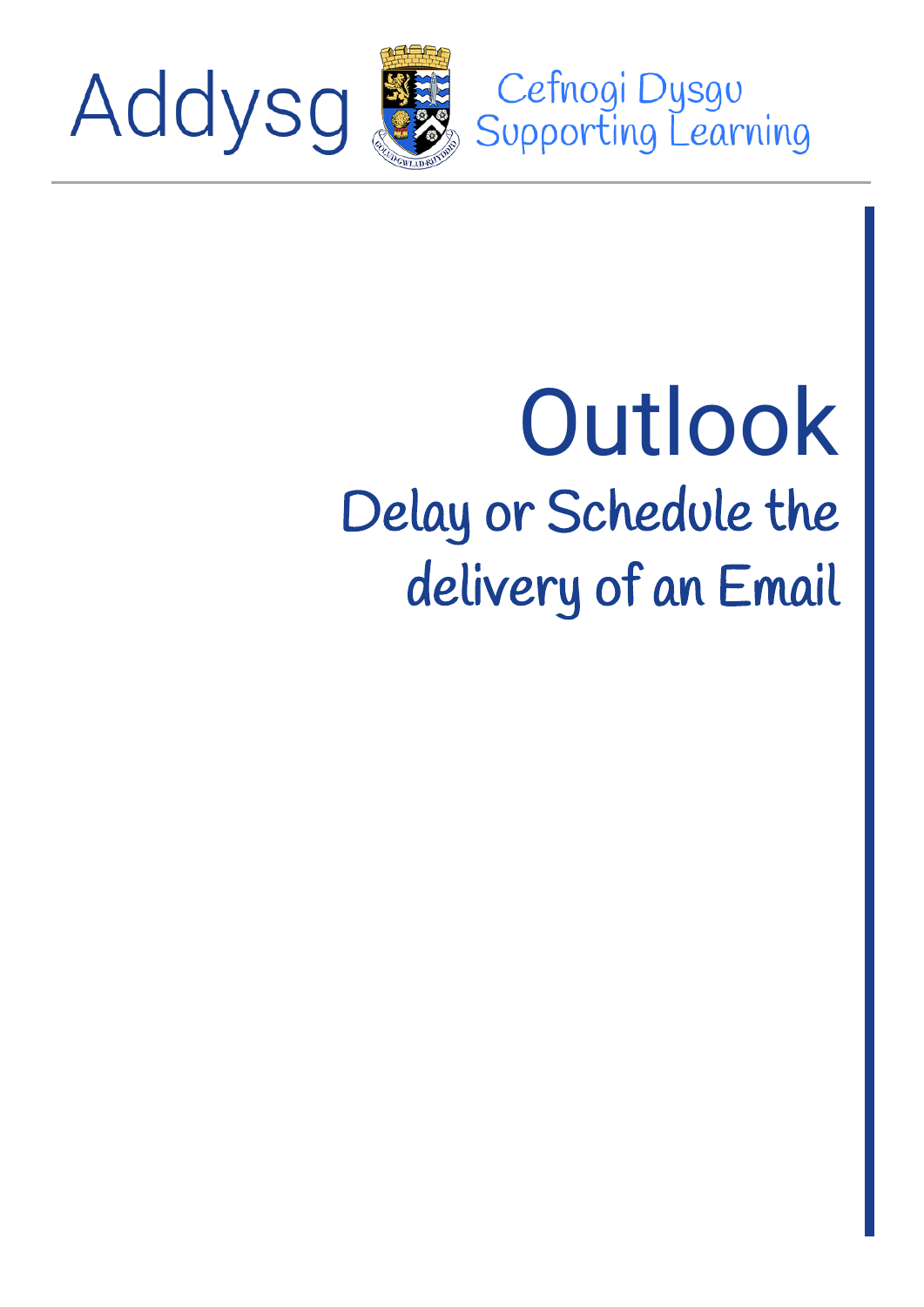

## Delay or Schedule the delivery of an Email

Users may be concerned that sending an email in the evening may cause stress or trigger staff to start work out of hours unnecessarily.

To reduce this effect it is possible to schedule email to send on Monday or at a time of your choosing.

**Beware** your laptop / PC remains or regains connection to the Exchange server.

| <b>Gwasanaeth TGCh Ysgolion a'r Gymuned</b> |  |  |  |  |
|---------------------------------------------|--|--|--|--|
|---------------------------------------------|--|--|--|--|

**@ [http://addysg.cerenet.org.uk](http://addysg.cerenet.org.uk/)** 

 $\sqrt{2}$ **01970 633678** **ICT Service for Schools and the Community** 

- **[http://addysg.cerenet.org.uk](http://addysg.cerenet.org.uk/) @**
- **01970 633678 [servicedesk@cerenet.org.uk](mailto:servicedesk@cerenet.org.uk)**  $\sqrt{m}$  $\overline{\sim}$
- $\boxtimes$ **[servicedesk@cerenet.org.uk](mailto:servicedesk@cerenet.org.uk)**
- Dilynwch ni ar Twitter [@CereICTSupport](https://twitter.com/CereICTSupport)

Follow us on Twitter [@CereICTSupport](https://twitter.com/CereICTSupport)

*Last updated 24-Jan-17*